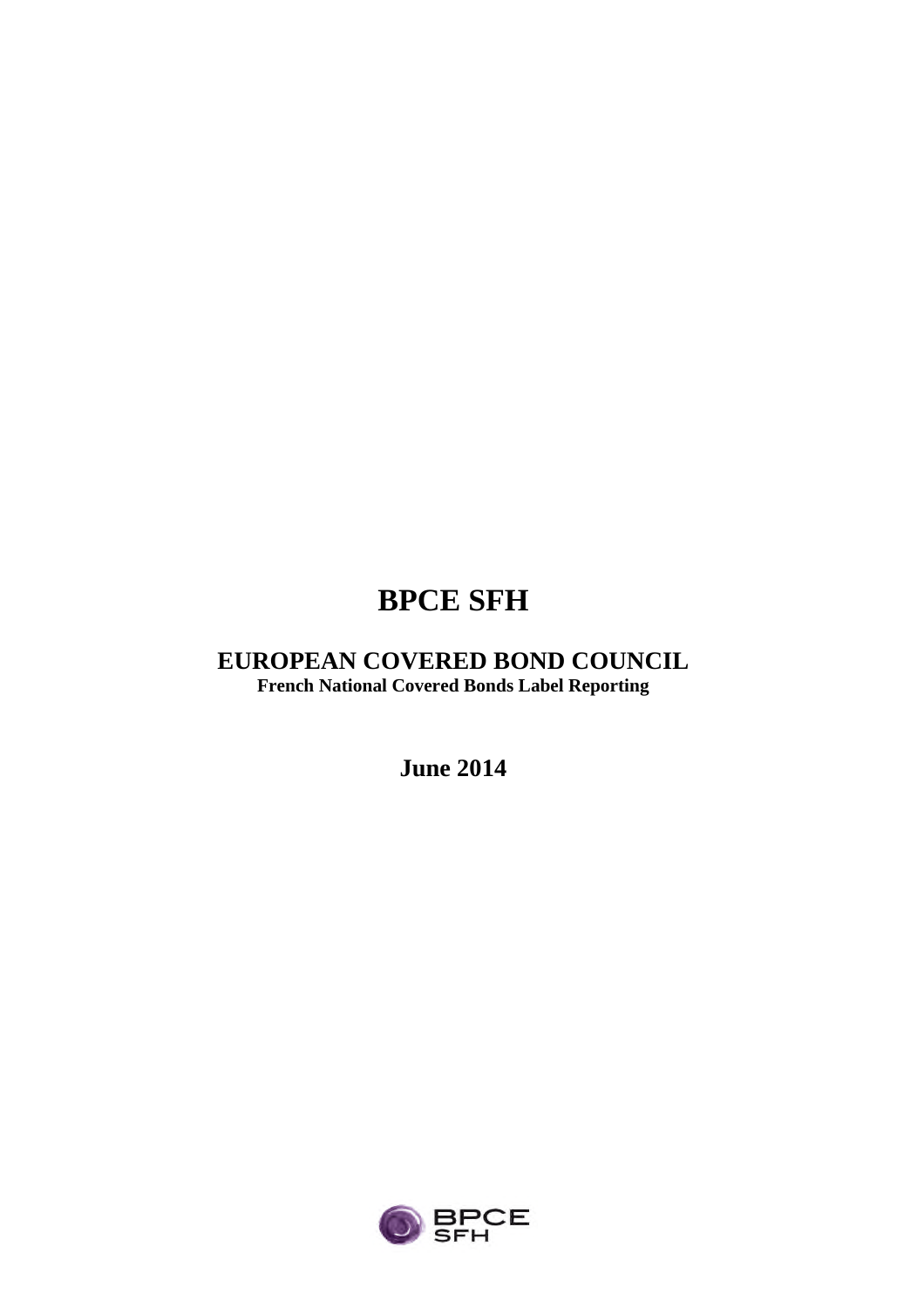**CB ISSUER** BPCE SFH<br>porting date 30/06/2014

**Reporting date** 30/06/2014 (dd/mm/yyyy)

## 1 **GROUP LEVEL INFORMATION AND SENIOR UNSECURED RATINGS**

| $\overline{A}$<br>. | $\overline{1}$                                  | <b>BPCE</b>                |
|---------------------|-------------------------------------------------|----------------------------|
|                     | Sroup parent company                            | <b>BPCE</b>                |
|                     | Group consolidated financial information (link) | ımunıcatıor<br>า-πnancier⊾ |

| 1 ^<br>ے ، |                                                |                 | Rating | <b>Rating Watch</b> | <b>Outlook</b> |
|------------|------------------------------------------------|-----------------|--------|---------------------|----------------|
|            | Senior unsecured rating (group parent company) | <b>IFitch</b>   |        |                     | Stable         |
|            |                                                | Moody's         | A2     |                     | Négative       |
|            |                                                | <b>IS&amp;P</b> |        |                     | Négative       |

| 10<br>ن. ا |                                               |                | Rating    | Rating watch | <b>Outlook</b> |
|------------|-----------------------------------------------|----------------|-----------|--------------|----------------|
|            | Covered bond issuer rating (senior unsecured) | <b>Fitch</b>   | <b>NA</b> |              |                |
|            |                                               | Moody's        | <b>NA</b> |              |                |
|            |                                               | <b>S&amp;P</b> | <b>NA</b> |              |                |

| 1.4 Core tier 1 ratio (%) (group parent company) | 10,90%     |
|--------------------------------------------------|------------|
| as of                                            | 31/03/2014 |

## 2 **COVERED BOND ISSUER OVERVIEW**

## 2.1 **Covered bond issuer**

| Name of the covered bond issuer           | <b>BPCE SFH</b>                                                |
|-------------------------------------------|----------------------------------------------------------------|
| Country in which the issuer is based      | <b>FRANCE</b>                                                  |
| Financial information (link)              | http://www.bpce.fr/communication-financiere/dette/bpce-sfh     |
|                                           |                                                                |
| Information on the legal framework (link) | http://www.ecbc.eu/framework/90/Obligations à l%27Habitat - OH |
| UCITS compliant (Y / N) ?                 |                                                                |
| $CRD$ compliant $(Y/N)$ ?                 |                                                                |

#### 2.2 **Covered bonds and cover pool**

|                      |                           | Total       | of which eligible     |
|----------------------|---------------------------|-------------|-----------------------|
|                      |                           |             | to central bank repo- |
|                      |                           | outstanding | operations            |
| Cover pool           | Public sector exposures   |             |                       |
|                      | Commercial assets         |             |                       |
|                      | <b>Residential assets</b> | 28 5 66     |                       |
|                      | Substitute assets         |             |                       |
|                      | Total                     | 28 5 66     |                       |
|                      |                           |             |                       |
| <b>Covered bonds</b> |                           | 20815       |                       |

#### 2.3 **Overcollateralisation ratios**

|                          | minimum (%) | current (%) |
|--------------------------|-------------|-------------|
| Legal ("coverage ratio") | 105.0%      | 125.7%      |
| Contractual (ACT)        | 100.0%      | 114.0%      |
| other                    |             |             |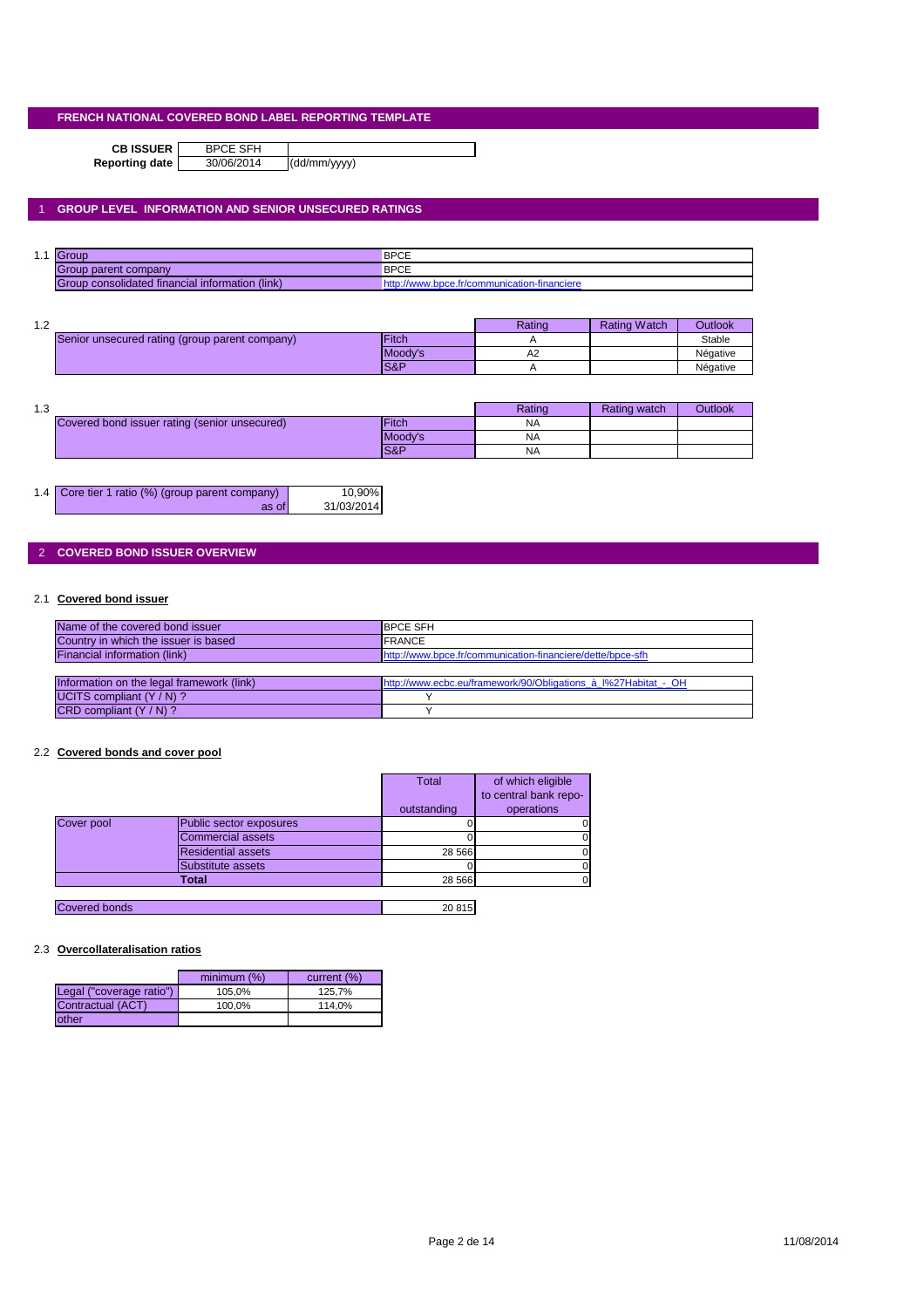## 2.4 **Covered bonds ratings**

|                      |              | Rating | <b>Rating Watch</b> | Outlook |
|----------------------|--------------|--------|---------------------|---------|
| Covered bonds rating | <b>Fitch</b> |        |                     |         |
|                      | Moody's      | Aaa    |                     | Stable  |
|                      | S&P          | AAA    |                     | Stable  |

#### 2.5 **Liabilities of the covered bond issuer**

| <b>LIABILITIES</b>                          | Outstanding |
|---------------------------------------------|-------------|
| Equity                                      | 600         |
| Subordinated debt                           | 0           |
| Other non privileged liabilities            |             |
| Total equity and non privileged liabilities | 600         |
| <b>Covered bonds</b>                        | 20815       |
| Other privileged liabilities                |             |
| <b>Total privileged liabilities</b>         | 20 815      |
| <b>TOTAL</b>                                | 21 4 15     |

## 3 **ALM OF THE COVERED BOND ISSUER**

## 3.1 **WAL (weighted average life) of cover pool and covered bonds**

|                             | Expected | Contractual | explanations (CPR rate)<br>used etc) |
|-----------------------------|----------|-------------|--------------------------------------|
| Public sector               | 0, 0     | 0,0         |                                      |
| <b>Residential</b>          | 5,9      | 8,          | 5.71%                                |
| Commercial                  | 0, 0     | 0,0         |                                      |
| Substitute assets           | 0, 0     | 0,0         |                                      |
| <b>WAL of cover pool</b>    | 5,9      | 8.          |                                      |
|                             |          |             |                                      |
| <b>WAL of covered bonds</b> | 6,0      | 6,0         |                                      |

## 3.2 **Expected maturity structure of cover pool and covered bonds**

|                                           | (years)<br>$0 - 1Y$ | /- 2 Y | $2 - 3Y$ | $3 - 4$ | $4 - 5Y$ | $5 - 10Y$ | $10 + Y$ |
|-------------------------------------------|---------------------|--------|----------|---------|----------|-----------|----------|
| <b>Public sector</b>                      |                     |        |          |         |          |           |          |
| <b>Residential</b>                        | 3599                | 3489   | 3076     | 2 708   | 2 3 8 0  | 7915      | 5 3 9 8  |
| Commercial                                |                     |        |          |         |          |           |          |
| Substitute assets                         |                     |        |          |         |          |           |          |
| <b>Expected maturity of cover pool</b>    | 3599                | 3489   | 3076     | 2708    | 2 3 8 0  | 7915      | 5 3 9 8  |
|                                           |                     |        |          |         |          |           |          |
| <b>Expected maturity of covered bonds</b> | 20                  | 2883   | 1545     | 2 2 8 5 | 358      | 11 867    | 858      |

#### 3.3 **Contractual maturity structure of cover pool and covered bonds**

|                                    | $0 - 1Y$ | $-2Y$   | $2 - 3Y$ | $3 - 4Y$ | $4 - 5Y$ | $5 - 10Y$ | $10+Y$ |
|------------------------------------|----------|---------|----------|----------|----------|-----------|--------|
| Public sector                      |          |         |          |          |          |           |        |
| <b>Residential</b>                 | 2413     | 2 3 0 0 | 2 1 8 7  | 2078     | 1972     | 8 0 5 6   | 9560   |
| Commercial                         |          |         |          |          |          |           |        |
| Substitute assets                  |          |         |          |          |          |           |        |
| Contractual maturity of cover pool | 2413     | 2 3 0 0 | 2 187    | 2078     | 1972     | 8056      | 9560   |
|                                    |          |         |          |          |          |           |        |
| Contractual maturity of cov. bonds | 20       | 2883    | 1545     | 2 2 8 5  | 358      | 11 867    | 858    |
| of which hard bullet               | 20       | 2883    | 545      | 2 2 8 5  | 358      | 11 867    | 858    |
| of which soft bullet               |          |         |          |          |          |           |        |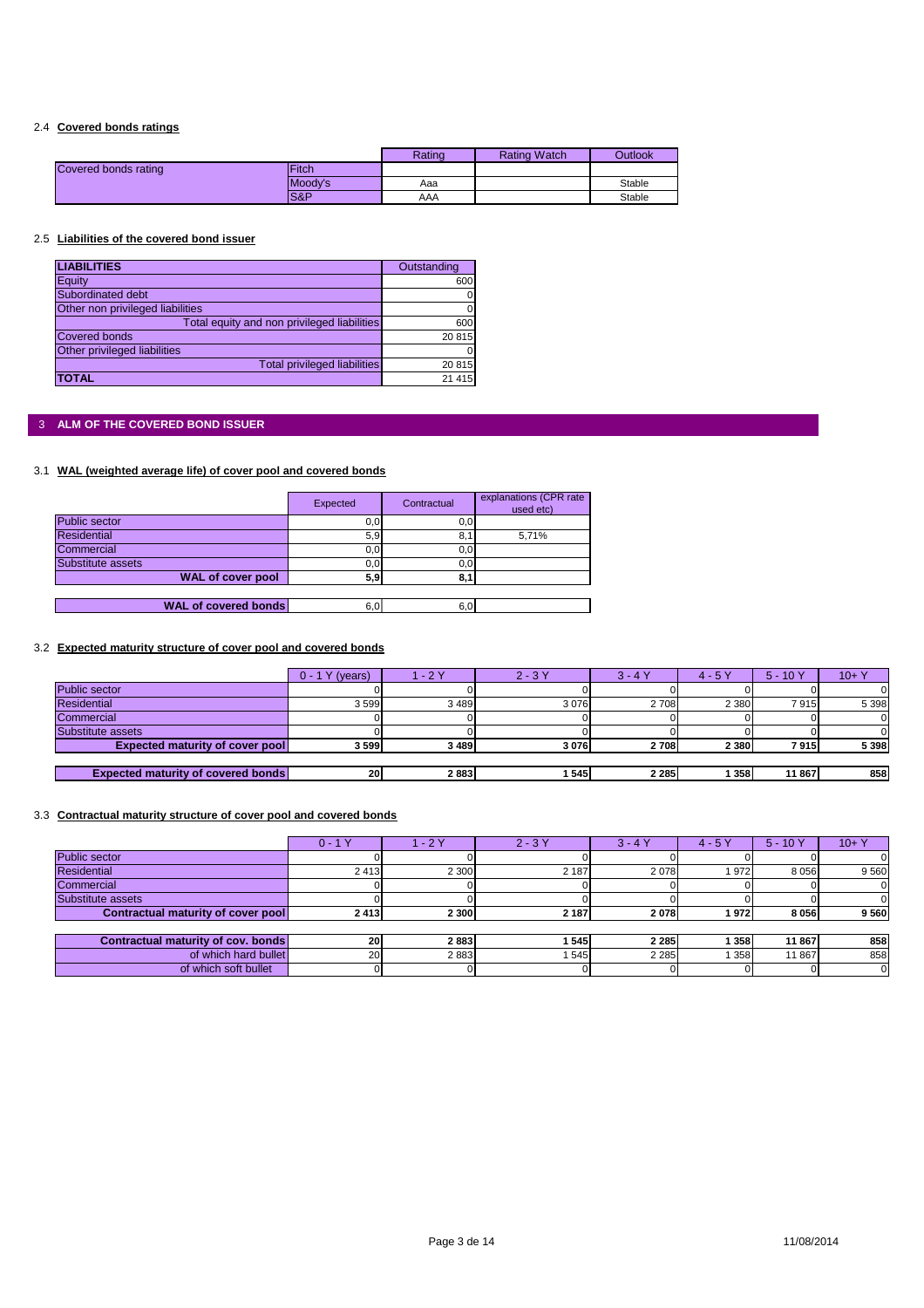## 3.4 **Interest rate and currency risks**

| <b>Interest rate risk</b> | strategy, limits, counterparties etc (if applicable)                                                                                                                                                                                                                                                                                                                                                     |            |                                                                                                                                                                                                                                                                                                                                                                                     |  |  |
|---------------------------|----------------------------------------------------------------------------------------------------------------------------------------------------------------------------------------------------------------------------------------------------------------------------------------------------------------------------------------------------------------------------------------------------------|------------|-------------------------------------------------------------------------------------------------------------------------------------------------------------------------------------------------------------------------------------------------------------------------------------------------------------------------------------------------------------------------------------|--|--|
|                           |                                                                                                                                                                                                                                                                                                                                                                                                          |            |                                                                                                                                                                                                                                                                                                                                                                                     |  |  |
|                           | The Notes issued under the Programme may be Fixed Rate Notes, Floating Rate Notes, Index Linked Notes or Zero Coupon<br>Notes. Each Series of Notes will be denominated in any Specified Currency and may be Dual Currency Notes (see "Terms<br>and Conditions of the French law Notes").                                                                                                                |            |                                                                                                                                                                                                                                                                                                                                                                                     |  |  |
|                           | The proceeds from the issuance of the Notes under the Programme will be used by the Issuer to fund Borrower Loans to be<br>made available to the Borrowers under the Credit Facility. The terms and conditions regarding the calculation and the<br>payment of principal and interest under a Borrower Loan shall mirror the equivalent terms and conditions of the Notes funding<br>such Borrower Loan. |            |                                                                                                                                                                                                                                                                                                                                                                                     |  |  |
|                           | Event the Issuer will have no obligation to hedge any interest rate risk.                                                                                                                                                                                                                                                                                                                                |            | The Issuer is therefore not exposed to any risk of an interest rate mismatch arising between the payments received on the<br>Borrower Loans and the payments to be made under the Notes. As a consequence, in the absence of any Hedging Trigger                                                                                                                                    |  |  |
|                           |                                                                                                                                                                                                                                                                                                                                                                                                          |            | The determination of the interest rate of each Series of Notes, as specified in each applicable Final Terms, shall be made by<br>the Issuer regardless of the interest rate conditions applicable, as the case may be, to such Collateral Security Assets.<br>Before a Hedging Trigger Event occurs, the Borrowers retain any interest rate risk linked to the mismatch between the |  |  |
|                           |                                                                                                                                                                                                                                                                                                                                                                                                          |            | Collateral Security Assets and the Borrower Loan. Thus until the occurrence of such Hedging Trigger Event, the Borrowers<br>will hedge this interest rate risks according to their usual and current strategies and practices.                                                                                                                                                      |  |  |
|                           |                                                                                                                                                                                                                                                                                                                                                                                                          |            | Furthermore, before a Hedging Trigger Event occurs, and in order to enhance investors' protection and reduce interest rate<br>risk and maturity mismatch upon collateral enforcement, BPCE shall comply with the hedging management guidelines (as<br>described in "The Hedging Letter"). BPCE will ensure on each Asset Cover Test Date that:                                      |  |  |
|                           | 1. The amount of interest to be received under the Collateral Security Assets shall exceed the amount of interest to be<br>paid under the Notes; and<br>2. The difference between the weighted average life of the Collateral Security Assets and the weighted average life of the                                                                                                                       |            |                                                                                                                                                                                                                                                                                                                                                                                     |  |  |
|                           | outstanding Notes shall not exceed 2 years.                                                                                                                                                                                                                                                                                                                                                              |            |                                                                                                                                                                                                                                                                                                                                                                                     |  |  |
|                           |                                                                                                                                                                                                                                                                                                                                                                                                          |            |                                                                                                                                                                                                                                                                                                                                                                                     |  |  |
|                           | Nominal                                                                                                                                                                                                                                                                                                                                                                                                  | <b>WAL</b> |                                                                                                                                                                                                                                                                                                                                                                                     |  |  |
| Internal                  |                                                                                                                                                                                                                                                                                                                                                                                                          |            |                                                                                                                                                                                                                                                                                                                                                                                     |  |  |
| External                  |                                                                                                                                                                                                                                                                                                                                                                                                          |            |                                                                                                                                                                                                                                                                                                                                                                                     |  |  |
| <b>Currency risk</b>      |                                                                                                                                                                                                                                                                                                                                                                                                          |            |                                                                                                                                                                                                                                                                                                                                                                                     |  |  |
|                           |                                                                                                                                                                                                                                                                                                                                                                                                          |            | The Borrower Loan and the Notes funding such Borrower Loan may be denominated in different                                                                                                                                                                                                                                                                                          |  |  |
|                           |                                                                                                                                                                                                                                                                                                                                                                                                          |            |                                                                                                                                                                                                                                                                                                                                                                                     |  |  |
|                           |                                                                                                                                                                                                                                                                                                                                                                                                          |            |                                                                                                                                                                                                                                                                                                                                                                                     |  |  |
|                           |                                                                                                                                                                                                                                                                                                                                                                                                          |            |                                                                                                                                                                                                                                                                                                                                                                                     |  |  |
|                           |                                                                                                                                                                                                                                                                                                                                                                                                          |            |                                                                                                                                                                                                                                                                                                                                                                                     |  |  |
|                           |                                                                                                                                                                                                                                                                                                                                                                                                          |            |                                                                                                                                                                                                                                                                                                                                                                                     |  |  |
|                           | Nominal                                                                                                                                                                                                                                                                                                                                                                                                  | <b>WAL</b> |                                                                                                                                                                                                                                                                                                                                                                                     |  |  |
| Internal                  |                                                                                                                                                                                                                                                                                                                                                                                                          |            |                                                                                                                                                                                                                                                                                                                                                                                     |  |  |
| External                  |                                                                                                                                                                                                                                                                                                                                                                                                          |            |                                                                                                                                                                                                                                                                                                                                                                                     |  |  |

## 3.5 **Liquid assets**

|                                          |  | Outstanding |
|------------------------------------------|--|-------------|
|                                          |  | nominal     |
| <b>ECB eligible internal ABS</b>         |  |             |
| <b>ECB eligible external ABS</b>         |  |             |
| ECB eligible public exposures            |  |             |
| <b>ECB</b> eligible<br>Substitute assets |  | 495         |
| Other                                    |  | 105         |
| <b>Total liquid assets</b>               |  | 600         |
| % liquid assets / covered bonds          |  | 2,9%        |

| Liquidity support                   | comments |
|-------------------------------------|----------|
| % liquidity support / covered bonds |          |

## 3.6 **Substitution assets**

|                 | Outstanding | <b>WAL</b> |
|-----------------|-------------|------------|
| AAA to AA-      | 495         | 5,3        |
| $A+$ to $A-$    |             |            |
| <b>Below A-</b> |             |            |
| Total           |             |            |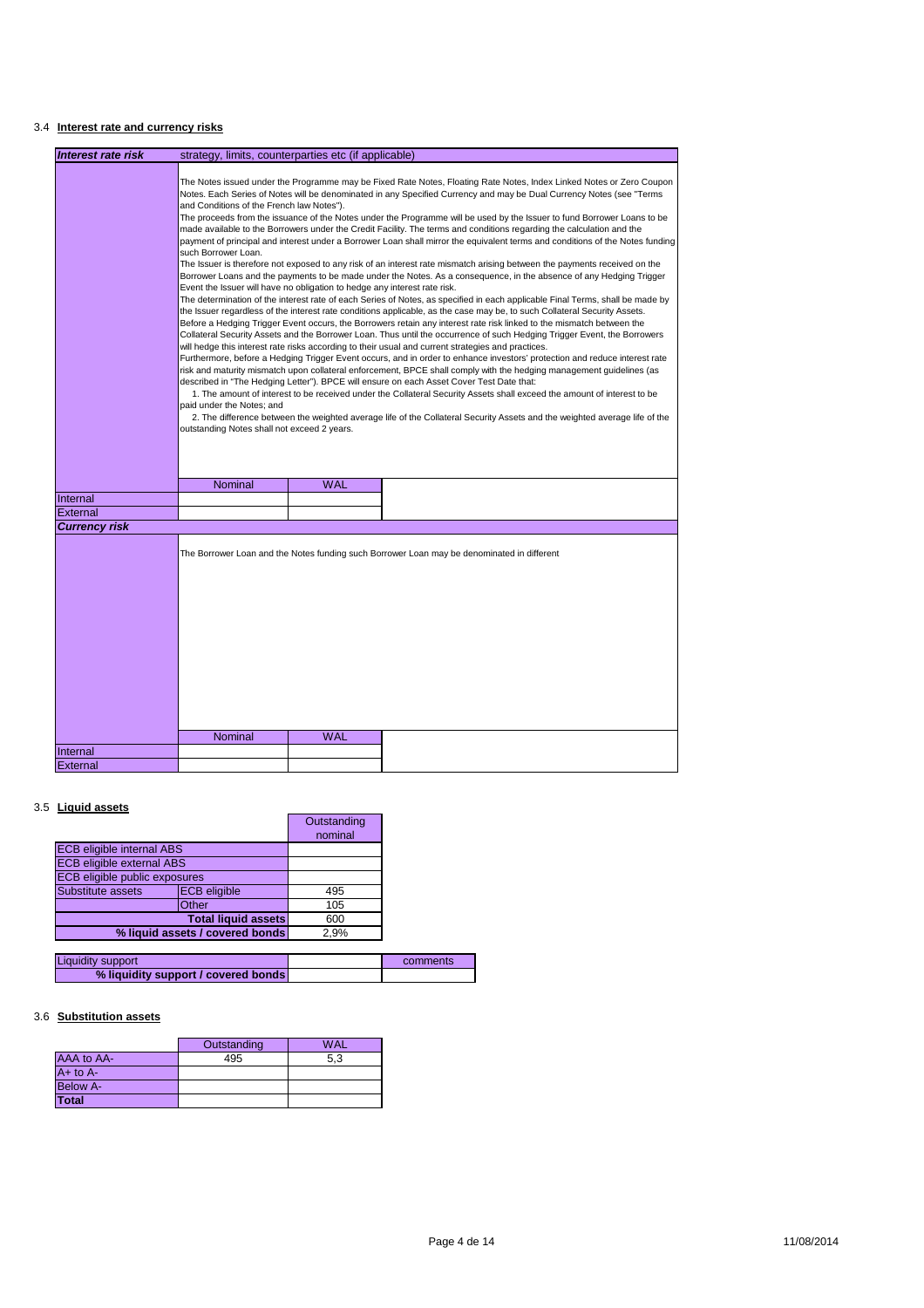**CB ISSUER** BPCE SFH<br>porting date 30/06/2014 **Reporting date** 

4 **RESIDENTIAL COVER POOL DATA**

4.1 **Arrears and defaulted loans outstanding (excluding external MBS)**

|                | % of outstanding   |
|----------------|--------------------|
|                | residential assets |
| Current        | 100,00%            |
| Arrears        | 0,00%              |
| 0-1 months     | 0,00%              |
| 1-2 months     | 0,00%              |
| 2-3 months     | 0,00%              |
| 3-6 months     | 0,00%              |
| 6+ (Defaulted) | 0.00%              |

## 4.2 **Arrears and defaulted loans outstanding (including external MBS)**

| Zone  | Country | $\%$     |
|-------|---------|----------|
|       | France  | 0,00%    |
| other | other   | $0.00\%$ |
|       |         | 0,00%    |

#### 4.3 **Regional breakdown of assets (excluding external MBS)**

| Region                         | %      |
|--------------------------------|--------|
| <b>Alsace</b>                  | 2,95%  |
| Aquitaine                      | 5,52%  |
| Auvergne                       | 2,25%  |
| <b>Basse Normandie</b>         | 2,11%  |
| Bourgogne                      | 3,11%  |
| <b>Bretagne</b>                | 3,52%  |
| Centre                         | 3,00%  |
| Champagne-Ardennes             | 1,24%  |
| Corse                          | 0,69%  |
| <b>DOM - TOM</b>               | 1,06%  |
| Franche-Comté                  | 1,95%  |
| <b>Haute Normandie</b>         | 2,99%  |
| Ile-de-France (Paris included) | 13,65% |
| Languedoc Roussillon           | 4,55%  |
| Limousin                       | 0,99%  |
| Lorraine                       | 3,43%  |
| Midi Pyrenées                  | 6,40%  |
| Nord-Pas-de-Calais             | 5,37%  |
| Pays de Loire                  | 5,63%  |
| Picardie                       | 2,54%  |
| Poitou - Charentes             | 2,31%  |
| Provence-Alpes-Côte d'Azur     | 13,42% |
| <b>Rhones Alpes</b>            | 11,19% |
|                                |        |
| other                          | 0,00%  |
| No data                        | 0.14%  |

## 4.4 **Unindexed current LTV (excluding external MBS)**

| WA unindexed current LTVs (%) |             | 67,70% |
|-------------------------------|-------------|--------|
|                               |             |        |
|                               | Category    | $\%$   |
| <b>LTV</b> buckets            | $0 - 40$    | 14,55% |
|                               | $40 - 50$   | 8,32%  |
|                               | $50 - 60$   | 10,27% |
|                               | $60 - 70$   | 12,39% |
|                               | $70 - 80$   | 15,87% |
|                               | $80 - 85$   | 10,09% |
|                               | $85 - 90$   | 11,37% |
|                               | $90 - 95$   | 10,69% |
|                               | $95 - 100$  | 6,45%  |
|                               | $100 - 105$ | 0,00%  |
|                               | $105 - 110$ | 0,00%  |
|                               | $110 - 115$ | 0,00%  |
|                               | $115+$      | 0.00%  |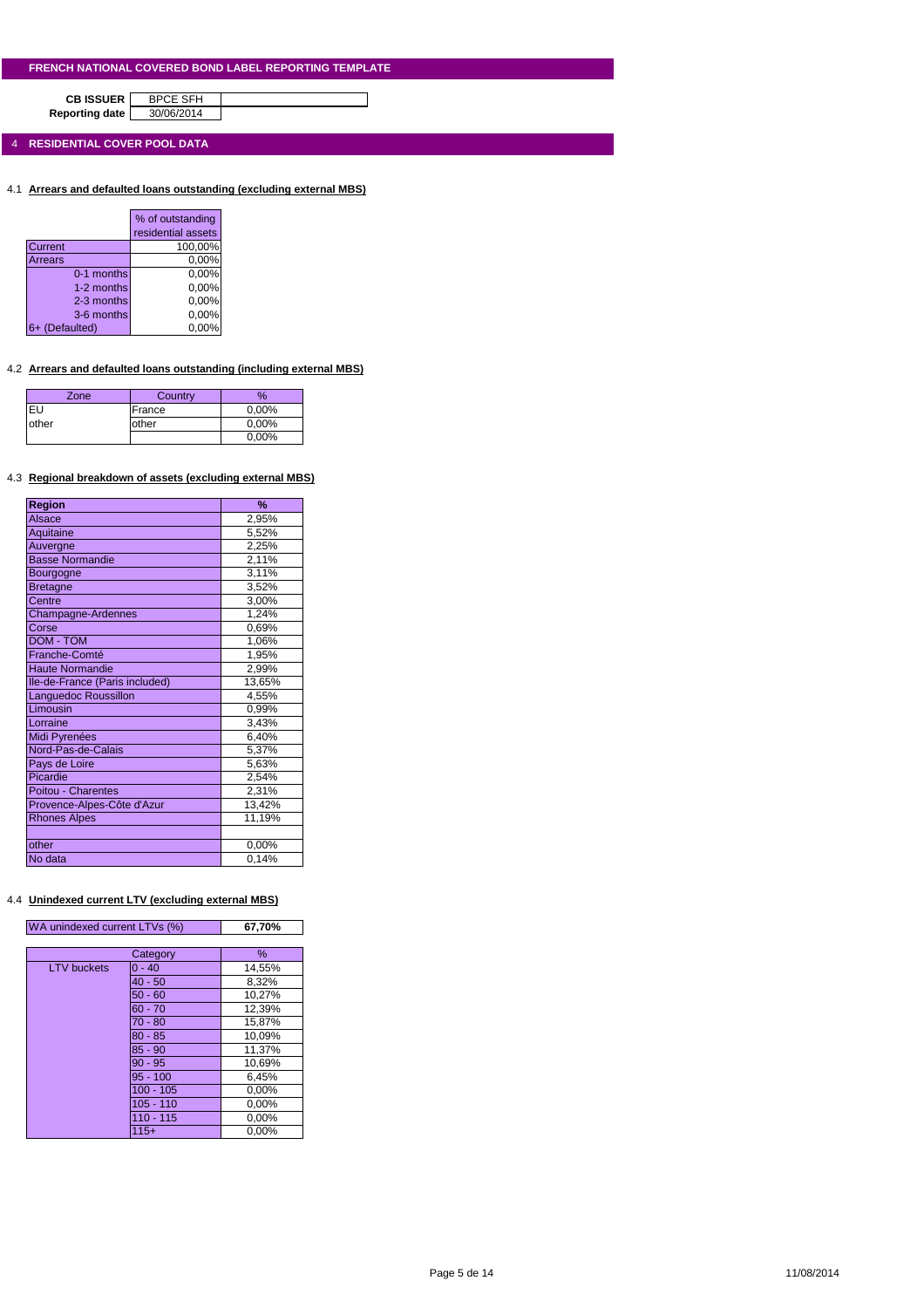#### 4.5 **Indexed current LTV (excluding external MBS)**

| WA indexed current LTVs (%) |             | 65,52% |
|-----------------------------|-------------|--------|
|                             |             |        |
|                             | Category    | $\%$   |
| <b>LTV</b> buckets          | $0 - 40$    | 19,87% |
|                             | $40 - 50$   | 8,13%  |
|                             | $50 - 60$   | 8,98%  |
|                             | $60 - 70$   | 10,89% |
|                             | $70 - 80$   | 14,28% |
|                             | $80 - 85$   | 8,91%  |
|                             | $85 - 90$   | 9,78%  |
|                             | $90 - 95$   | 9,37%  |
|                             | $95 - 100$  | 7,83%  |
|                             | $100 - 105$ | 1,77%  |
|                             | $105 - 110$ | 0,18%  |
|                             | $110 - 115$ | 0,00%  |
|                             | $115+$      | 0,00%  |

## 4.6 **Mortgages and guarantees (excluding external MBS)**

|                                          |                                 | $\%$   |
|------------------------------------------|---------------------------------|--------|
| 1st lien mortgage with state guaranty    | 7,50%                           |        |
| 1st lien mortgage without state guaranty |                                 | 57,17% |
|                                          | <b>Total 1st lien mortgages</b> | 64,67% |
| quaranteed                               | <b>Crédit Logement</b>          | 1,09%  |
|                                          | <b>CEGC</b>                     | 34,24% |
|                                          | other                           | 0,00%  |
|                                          | other                           | 0,00%  |
|                                          | 35,33%                          |        |

## 4.7 **Seasoning (excluding external MBS)**

| <b>Months</b> | $\%$   |
|---------------|--------|
| 12            | 5,17%  |
| $12 - 24$     | 15,44% |
| $24 - 36$     | 15.47% |
| $36 - 60$     | 25.71% |
| >60           | 38.21% |

## 4.8 **Loan purpose (excluding external MBS)**

|                | %        |
|----------------|----------|
| Owner occupied | 83,03%   |
| Second home    | 2,22%    |
| Buy-to-let     | 14,75%   |
| Other          | 0,00%    |
| No data        | $0.00\%$ |

## 4.9 **Principal amortisation (excluding external MBS)**

|                       | %       |
|-----------------------|---------|
| Amortising            | 100,00% |
| <b>Partial bullet</b> | 0,00%   |
| <b>Bullet</b>         | 0,00%   |
| Other                 | 0,00%   |
| No data               | 0,00%   |

## 4.10 **Interest rate type (excluding external MBS)**

|                       | %      |
|-----------------------|--------|
| <b>Fixed for life</b> | 93,57% |
| Capped for life       | 5,81%  |
| Floating (1y or less) | 0.63%  |
| Mixed $(1y+)$         | 0.00%  |
| Other                 | 0,00%  |
| No data               | 0,00%  |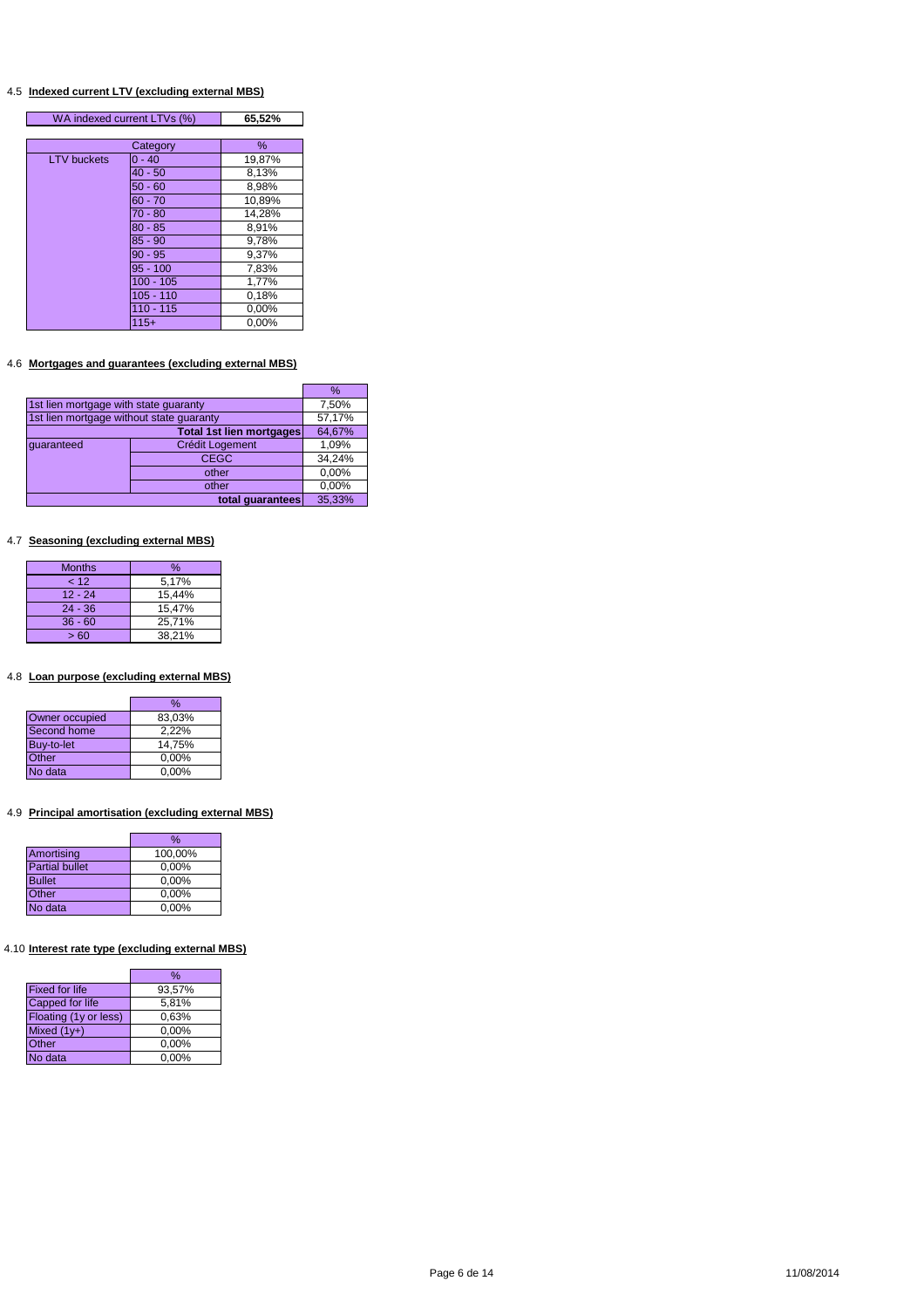## 4.11 **Borrowers (excluding external MBS)**

|                            | %      |
|----------------------------|--------|
| <b>Employees</b>           | 63,45% |
| <b>Civil servants</b>      | 15,52% |
| Self employed              | 14,60% |
| <b>Retired / Pensioner</b> | 2,58%  |
| Other non-working          | 3,85%  |
| No data                    | 0.00%  |

## 4.12 **Granularity and large exposures (excluding external MBS)**

| Number of loans                          | 548 545    |
|------------------------------------------|------------|
| Average outstanding balance $(\epsilon)$ | 52 076     |
|                                          |            |
|                                          | % of total |
|                                          | cover pool |
| 5 largest exposures (%)                  | 0,01%      |
| 10 largest exposures (%)                 | 0,02%      |
|                                          |            |

## 4.13 **Residential MBS**

|             | <b>TOTAL</b> | Internal | External |
|-------------|--------------|----------|----------|
| Outstanding |              |          |          |

| <b>Internal RMBS DETAILS</b> |             |                        |              |         |     |                             |                       |                   |                             |                             |              |
|------------------------------|-------------|------------------------|--------------|---------|-----|-----------------------------|-----------------------|-------------------|-----------------------------|-----------------------------|--------------|
| Name                         | <b>ISIN</b> | Outstanding<br>balance |              | Rating  |     | Year of<br>last<br>issuance | $\%$<br>subordination | % reserve<br>fund | % credit<br>enhanceme<br>nt | Main<br>country<br>(assets) | Originator(s |
|                              |             |                        | <b>Fitch</b> | Moody's | S&P |                             |                       |                   |                             |                             |              |
| RMBS <sub>1</sub>            |             |                        |              |         |     |                             |                       |                   |                             |                             |              |
| RMBS <sub>2</sub>            |             |                        |              |         |     |                             |                       |                   |                             |                             |              |
| RMBS 3                       |             |                        |              |         |     |                             |                       |                   |                             |                             |              |
| etc                          |             |                        |              |         |     |                             |                       |                   |                             |                             |              |

| <b>External RMBS DETAILS</b> |             |                        |        |         |     |                             |                          |                   |  |
|------------------------------|-------------|------------------------|--------|---------|-----|-----------------------------|--------------------------|-------------------|--|
| <b>Name</b>                  | <b>ISIN</b> | Outstanding<br>balance | Rating |         |     | Year of<br>last<br>issuance | Main country<br>(assets) | Originator(<br>s) |  |
|                              |             |                        | Fitch  | Moody's | S&P |                             |                          |                   |  |
| RMBS <sub>1</sub>            |             |                        |        |         |     |                             |                          |                   |  |
| RMBS 2                       |             |                        |        |         |     |                             |                          |                   |  |
| RMBS 3                       |             |                        |        |         |     |                             |                          |                   |  |
| etc                          |             |                        |        |         |     |                             |                          |                   |  |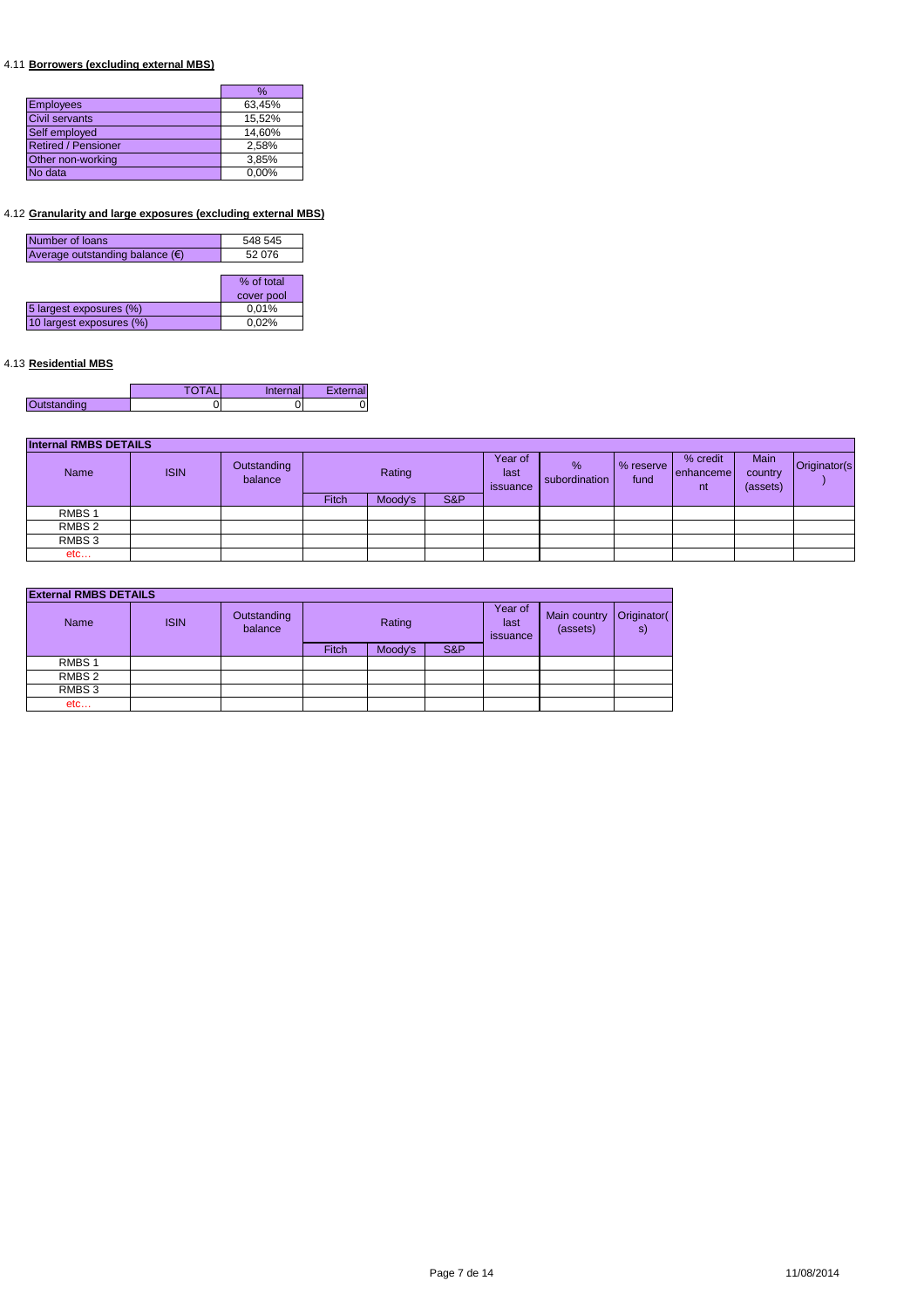| <b>CB ISSUER</b> | <b>BPCE SFH</b> |  |
|------------------|-----------------|--|
| Reporting date   | 30/06/2014      |  |
|                  |                 |  |

#### 5 **PUBLIC SECTOR COVER POOL DATA**

#### 5.1 **Arrears and defaulted loans outstanding**

|                | % of outstanding public<br>sector assets |
|----------------|------------------------------------------|
| Current        |                                          |
| Arrears        |                                          |
| 0-1 months     |                                          |
| 1-2 months     |                                          |
| 2-3 months     |                                          |
| 3-6 months     |                                          |
| Defaulted (6+) |                                          |

#### 5.2 **Geographical distribution and type of Claim**

|                  |                        | Exposures to<br>or garanteed<br><b>by</b><br>Supranational<br>Institution | <b>Exposures to</b><br>Sovereigns | Exposures<br>garanteed by<br>Sovereigns | <b>Exposures</b><br>garanteed<br>by ECA | <b>Exposures</b><br>departments<br>/ federal<br>states | Exposures<br>to regions /   garanteed by Exposures to<br>regions /<br>departments /<br>federal states | S | Exposures<br>  municipalitie   garanteed by<br><b>municipalities</b> | Other direct<br>public<br>exposures | Other indirect<br>public<br>exposures | <b>Total</b> | % |
|------------------|------------------------|---------------------------------------------------------------------------|-----------------------------------|-----------------------------------------|-----------------------------------------|--------------------------------------------------------|-------------------------------------------------------------------------------------------------------|---|----------------------------------------------------------------------|-------------------------------------|---------------------------------------|--------------|---|
| <b>EUROPE</b>    | <b>IFrance</b>         |                                                                           |                                   |                                         |                                         |                                                        |                                                                                                       |   |                                                                      |                                     |                                       |              |   |
|                  | other countries Europe |                                                                           |                                   |                                         |                                         |                                                        |                                                                                                       |   |                                                                      |                                     |                                       |              |   |
|                  |                        |                                                                           |                                   |                                         |                                         |                                                        |                                                                                                       |   |                                                                      |                                     |                                       |              |   |
| Asia             | other countries Asia   |                                                                           |                                   |                                         |                                         |                                                        |                                                                                                       |   |                                                                      |                                     |                                       |              |   |
|                  |                        |                                                                           |                                   |                                         |                                         |                                                        |                                                                                                       |   |                                                                      |                                     |                                       |              |   |
| other continents |                        |                                                                           |                                   |                                         |                                         |                                                        |                                                                                                       |   |                                                                      |                                     |                                       |              |   |
| <b>Total</b>     |                        |                                                                           |                                   |                                         |                                         |                                                        |                                                                                                       |   |                                                                      |                                     |                                       |              |   |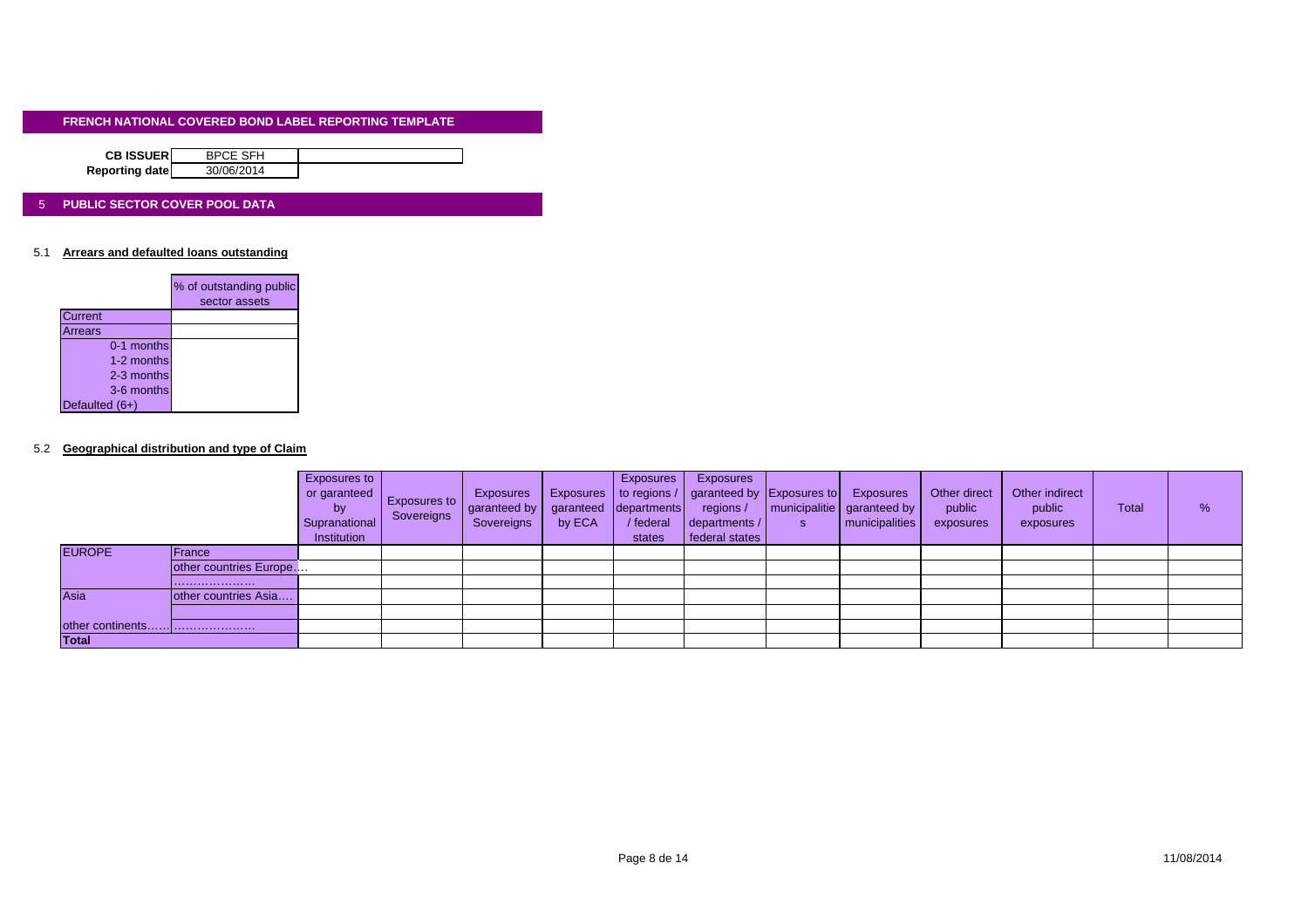#### 5.3 **Geographical distribution and nature of the underlying operation**

|                  |                 | Loans | <b>Securities</b> | <b>ABS</b> | Total |
|------------------|-----------------|-------|-------------------|------------|-------|
| <b>EUROPE</b>    | France          |       |                   |            |       |
|                  | other countries |       |                   |            |       |
|                  |                 |       |                   |            |       |
| Asia             |                 |       |                   |            |       |
|                  |                 |       |                   |            |       |
| other continents |                 |       |                   |            |       |
| <b>Total</b>     |                 |       |                   |            |       |

 $\mathbf{r}$ 

 $\blacksquare$ 

#### 5.4 **Regional exposures**

|                            | Outstanding |   |
|----------------------------|-------------|---|
|                            | balance     | % |
| <b>Alsace</b>              |             |   |
| Aquitaine                  |             |   |
| Auvergne                   |             |   |
| <b>Basse-Normandie</b>     |             |   |
| Bourgogne                  |             |   |
| <b>Bretagne</b>            |             |   |
| Centre                     |             |   |
| Champagne-Ardenne          |             |   |
| Corse                      |             |   |
| Franche-Comté              |             |   |
| Haute-Normandie            |             |   |
| Ile-de-France              |             |   |
| Languedoc-Roussillon       |             |   |
| Limousin                   |             |   |
| Lorraine                   |             |   |
| Midi-Pyrénées              |             |   |
| Nord-Pas-de-Calais         |             |   |
| Pays de la Loire           |             |   |
| Picardie                   |             |   |
| <b>Poitou-Charentes</b>    |             |   |
| Provence-Alpes-Côte d'Azur |             |   |
| Rhône-Alpes                |             |   |
| Dom-Tom                    |             |   |
| other                      |             |   |
|                            |             |   |
| Total                      |             |   |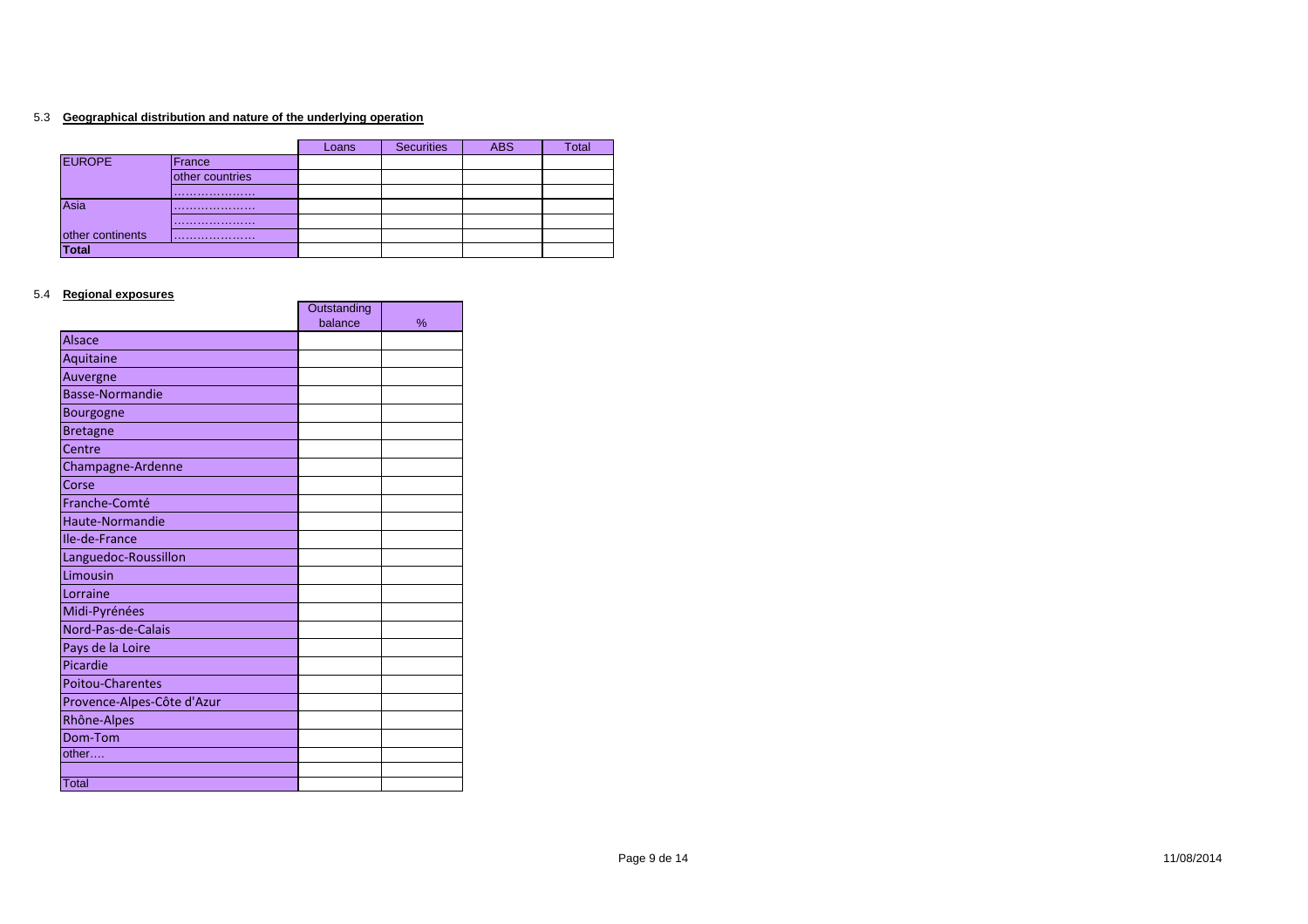#### 5.5 **Interest rate**

|                       | % |
|-----------------------|---|
| <b>Fixed for life</b> |   |
| Capped for life       |   |
| Floating              |   |
| <b>Mixed</b>          |   |
| Other                 |   |
| No data               |   |

### 5.6 **Currency**

|            | % |
|------------|---|
| <b>EUR</b> |   |
| USD        |   |
| JPY        |   |
| Other      |   |

#### 5.7 **Principal amortisation**

|                       | % |
|-----------------------|---|
| Amortising            |   |
| <b>Partial bullet</b> |   |
| <b>Bullet</b>         |   |
| Other                 |   |
| No data               |   |

#### 5.8 **Granularity and large exposures**

| Number of exposures                      |  |
|------------------------------------------|--|
| Average outstanding balance $(\epsilon)$ |  |
|                                          |  |
| 5 largest exposures (%)                  |  |
|                                          |  |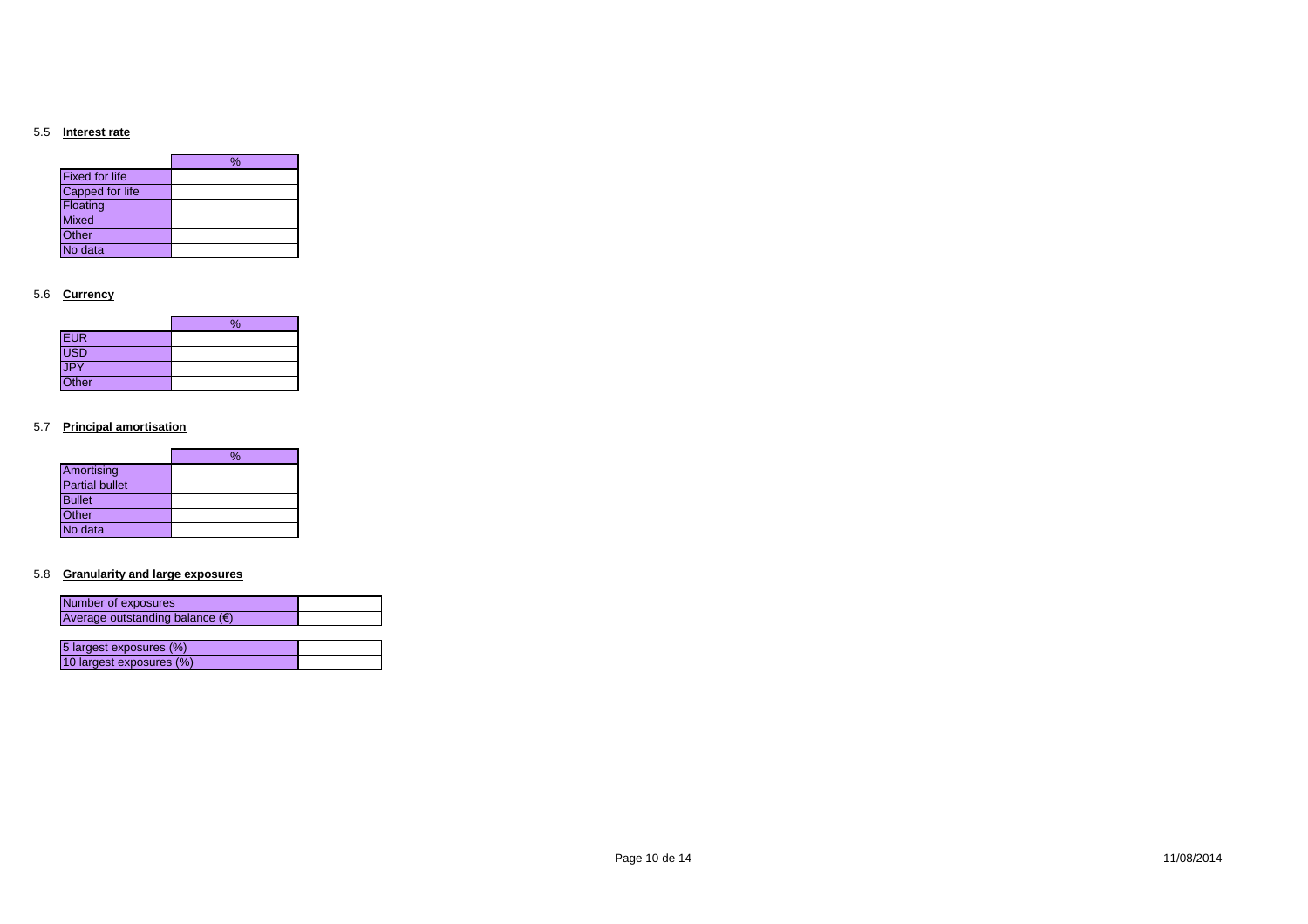#### 5.9 **Public sector ABS**

|                    | – ∼ | Internal | External |
|--------------------|-----|----------|----------|
| <b>Outstanding</b> |     |          |          |

| <b>Internal ABS DETAILS</b> |             |                        |        |         |                          |                    |                   |                           |                          |               |  |
|-----------------------------|-------------|------------------------|--------|---------|--------------------------|--------------------|-------------------|---------------------------|--------------------------|---------------|--|
| Name                        | <b>ISIN</b> | Outstanding<br>balance | Rating |         | Year of last<br>issuance | %<br>subordination | % reserve<br>fund | % credit<br>l enhancement | Main country<br>(assets) | Originator(s) |  |
|                             |             |                        | Fitch  | Moody's | S&P                      |                    |                   |                           |                          |               |  |
| ABS <sub>1</sub>            |             |                        |        |         |                          |                    |                   |                           |                          |               |  |
| ABS <sub>2</sub>            |             |                        |        |         |                          |                    |                   |                           |                          |               |  |
| ABS <sub>3</sub>            |             |                        |        |         |                          |                    |                   |                           |                          |               |  |
| etc                         |             |                        |        |         |                          |                    |                   |                           |                          |               |  |

| <b>External ABS DETAILS</b> |             |                        |        |         |     |                          |                                                      |  |
|-----------------------------|-------------|------------------------|--------|---------|-----|--------------------------|------------------------------------------------------|--|
| <b>Name</b>                 | <b>ISIN</b> | Outstanding<br>balance | Rating |         |     | Year of last<br>issuance | Main country   Originator(s <sup>y</sup><br>(assets) |  |
|                             |             |                        | Fitch  | Moody's | S&P |                          |                                                      |  |
| ABS <sub>1</sub>            |             |                        |        |         |     |                          |                                                      |  |
| ABS <sub>2</sub>            |             |                        |        |         |     |                          |                                                      |  |
| ABS <sub>3</sub>            |             |                        |        |         |     |                          |                                                      |  |
| etc                         |             |                        |        |         |     |                          |                                                      |  |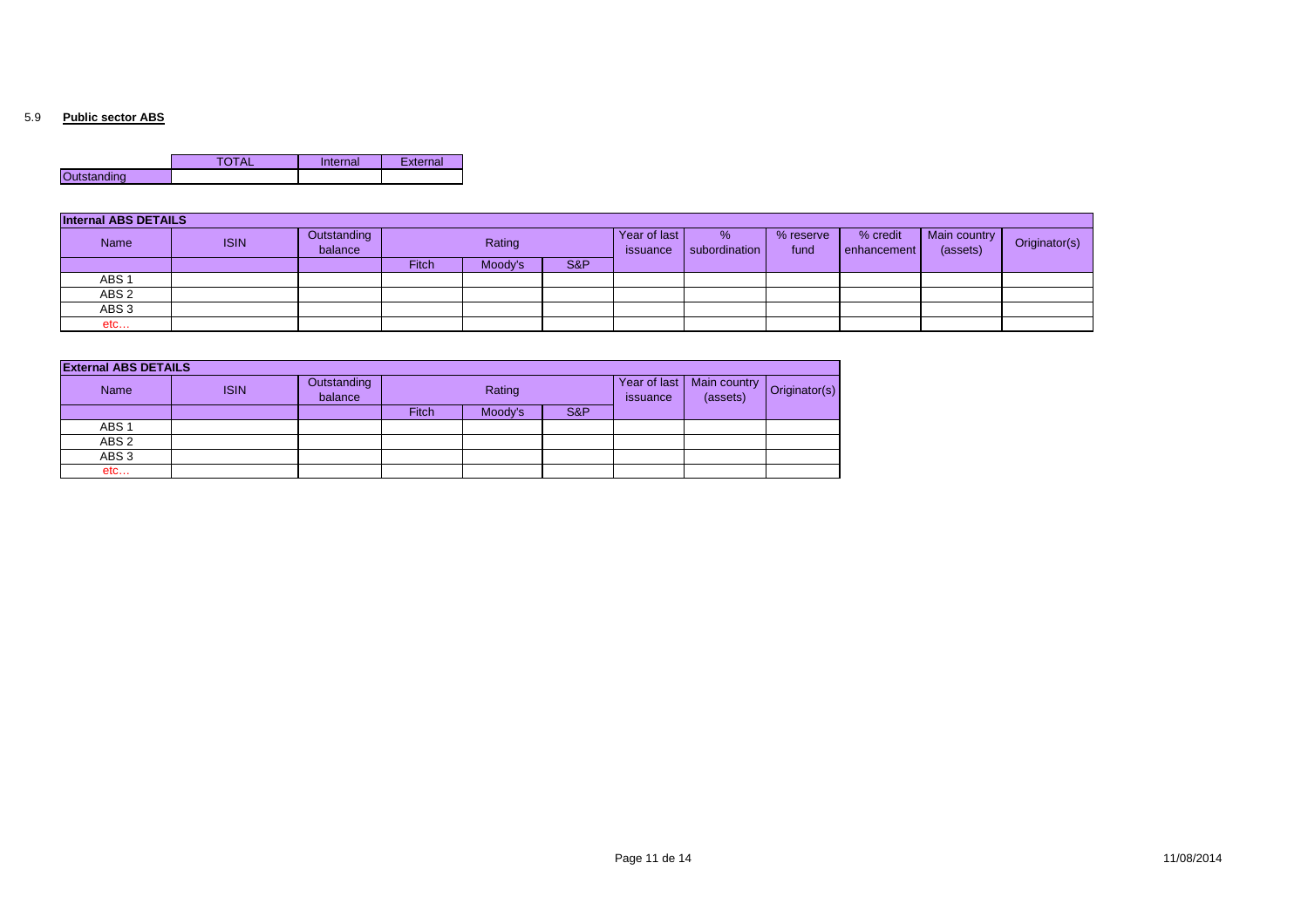|                           | <b>CB ISSUER</b>   BPCE SFH |  |
|---------------------------|-----------------------------|--|
| Reporting date 30/06/2014 |                             |  |

## 6 **COVERED BONDS**

## 6.1 **Outstanding covered bonds**

|                           | 30/06/2014 | 31/12/2013 | 31/12/2012 | 31/12/2011 |
|---------------------------|------------|------------|------------|------------|
| Public placement          | 19 245     | 15 545     | 13 0 75    | 6 600      |
| Private placement         | 1570       | 1 1 8 3    | 507        | 28         |
| <b>Sum</b>                | 20815      | 16728      | 13 582     | 6628       |
|                           |            |            |            |            |
| Denominated in $\epsilon$ | 20815      | 16728      | 13 5 8 2   | 6628       |
| Denominated in USD        |            |            | 0          |            |
| Denominated in CHF        |            |            |            |            |
| Denominated in JPY        | o          | 0          | 0          |            |
| Denominated in GBP        |            |            | O          |            |
| Other                     |            |            |            |            |
| <b>Sum</b>                | 20815      | 16728      | 13 582     | 6628       |
|                           |            |            |            |            |
| Fixed coupon              | 20 569     | 16 482     | 13 4 8 2   | 6628       |
| Floating coupon           | 246        | 246        | 100        |            |
| <b>Other</b>              |            |            | O          |            |
| <b>Sum</b>                | 20815      | 16728      | 13 582     | 6628       |

## 6.2 **Issuance**

| <b>Public placement</b>   | 3700    | 2470     | 6475 | 6 600 |
|---------------------------|---------|----------|------|-------|
| Private placement         | 387     | 677      | 479  | 28    |
| Sum                       | 4 0 8 7 | 3 1 4 7  | 6954 | 6628  |
|                           |         |          |      |       |
| Denominated in $\epsilon$ | 4 0 8 7 | 3 1 4 7  | 6954 | 6628  |
| Denominated in USD        |         | $\Omega$ | O    |       |
| Denominated in CHF        | o       | 0        | 0    |       |
| Denominated in JPY        | ი       | 0        | 0    |       |
| Denominated in GBP        |         | O        | O    |       |
| <b>Other</b>              |         |          |      |       |
| Sum                       | 4 0 8 7 | 3 1 4 7  | 6954 | 6628  |
|                           |         |          |      |       |
| <b>Fixed coupon</b>       | 4 0 8 7 | 3 0 0 1  | 6854 | 6628  |
| <b>Floating coupon</b>    |         |          |      |       |
| Other                     |         | O        |      |       |
| <b>Sum</b>                | 4 0 8 7 | 3 0 0 1  | 6854 | 6628  |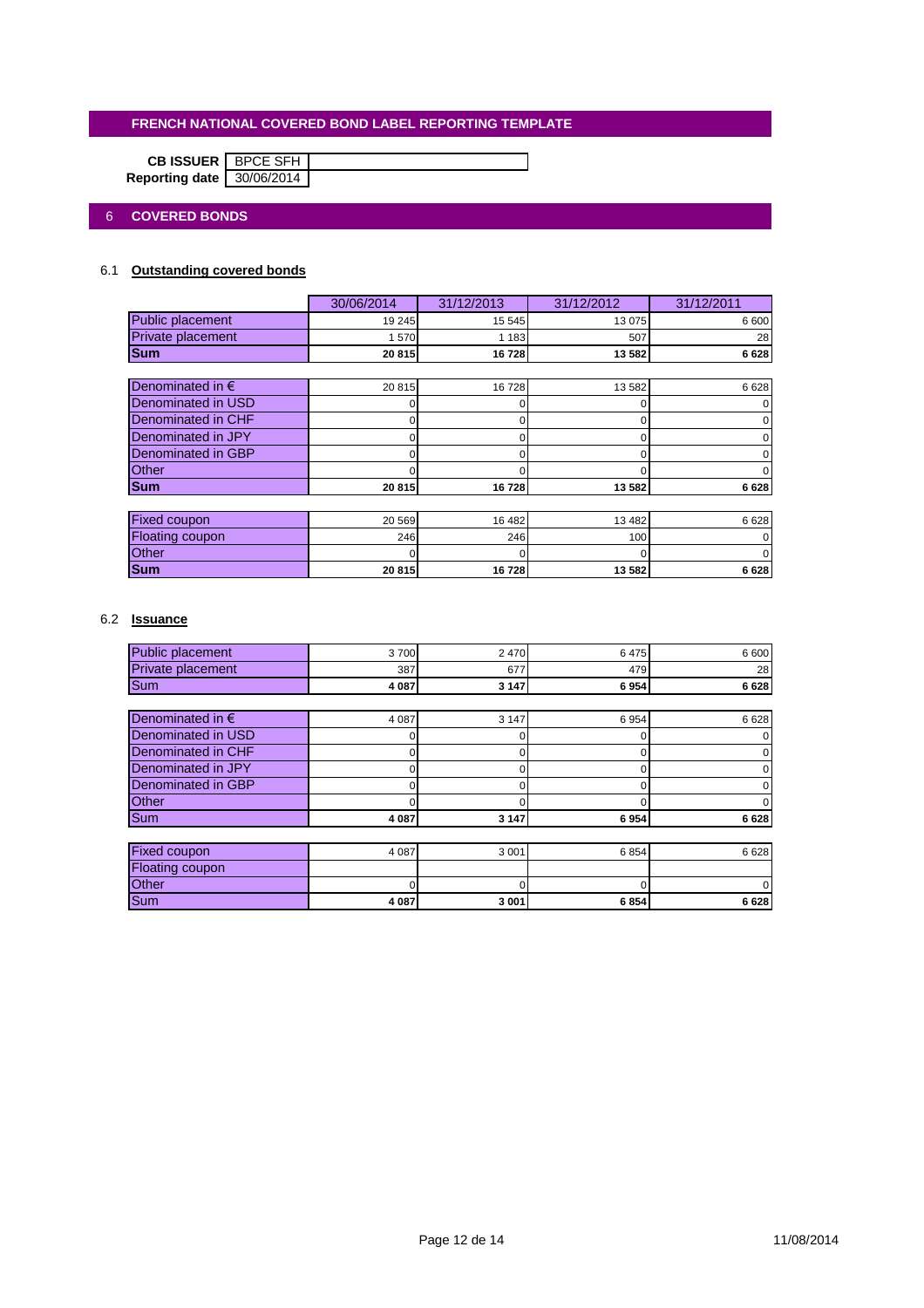#### **unless detailed otherwise**

all amounts in EUR millions (without decimals) percentages (%) with 2 decimals time periods in months (with 1 decimal)

#### **Group level information, senior unsecured ratings and covered bond issuer overview**

1.2 Ratings of the parent company of the group in which the CB issuer is consolidated.

#### 1.3 **Covered bond issuer ratings**

The rating agencies' methodologies ususally take the senior unsecured rating of a covered bond issuer's parent company as a starting point for their assessment of the credit risk of covered bonds. However, instead of refering to the parent company rating, some rating agencies may issue a "covered bond issuer rating" which is an assessment of the credit quality of a CB issuer's credit quality on an unsecured basis. Generally, a "covered bond issuer rating" is the same as the senior unsecured rating of the CB issuer's parent company although it may be different in some specific cases. If no "CB issuer rating" has been granted to the CB issuer, "NA" should be indicated.

#### 2.1 **Covered bond issuer**

#### 2.2 **Covered bonds and cover pool**

#### Guaranteed loans or mortgage promissory notes :

If the eligible assets are transfered into the cover pool using guaranteed loans (i.e. collateral directive framework) or mortgage promissory notes, the outstanding amount of the eligible assets pledged as collateral of the notes or loans should be indicated instead of the amount of the guaranteed loans.

#### Asset backed securities :

If eligible asset backed securities are included in the cover pool, the explanations to the reporting should specify whether the information is provided using a look through approach (i.e. underlying assets) or if the outstanding amount of ABS securities held is indicated.

#### "Of which assets eligible to CB refinancing" :

The outstanding amount of eligible assets including replacement assets shall be filled in. The eligible amounts only take into account assets which fulfill the legal eligibility criteria to the cover pool. For residential loans, the eligible amounts are limited to 80% of the value of the pledged property for mortgage loans or of the financed property for guaranteed loans. The legal coverage ratio's weightings of eligible assets are not taken into account in this calculation (e.g. a loan guaranteed by an eligible guarantor with an LTV level below the 80% / 60% cap is entered for 100% of its outstanding amount regardless of the guarantor's rating).

#### 2.3 **Overcollateralisation ratios**

Each issuer shall explain calculation methodology for each OC ratio :

#### - formulas

- all amounts shall be indicated after taking into account the cover pool's interest rate or currency swaps. - accrued interest included or excluded ?

The legislation requires that the calculation of the legal coverage ratio be audited semi-annually within a period of three months following the calculation date. As a consequence, the current ratio is provisionnal / unaudited when the report is published. The last audited ratio is provided as an additional information.

Rating agencies : Minimum OC Issuers shall disclose the highest minimum OC requirement.

#### 3 **ALM**

#### Contractual maturities :

Contractual maturities are calculated assuming a zero prepayment scenario on the cover pool assets. For pass through ABS, this assumption is applied to the underlying assets to determine the contractual maturity of the ABS (i.e. contractual maturity is not calculated according to the legal final maturity of the securities).

#### Expected maturities :

The assumptions underlying the calculation of the expected WAL and expected maturity breakdown shall be disclosed for each element of the cover pool including substitute assets. Some information should be provided to explain the prepayment assumptions on assets and liabilities. For substitute assets, it should be explained if these assumptions include asset sales or repo.

#### 3.5 **Liquid assets**

#### **Outstanding**

**The nominal value of liquid assets shall be reported.** 

#### Liquidity support

Provide details on the nature of liquidity support.

#### 3.6 **Substitution assets**

Details of the information provided shall be given in the case of split ratings.